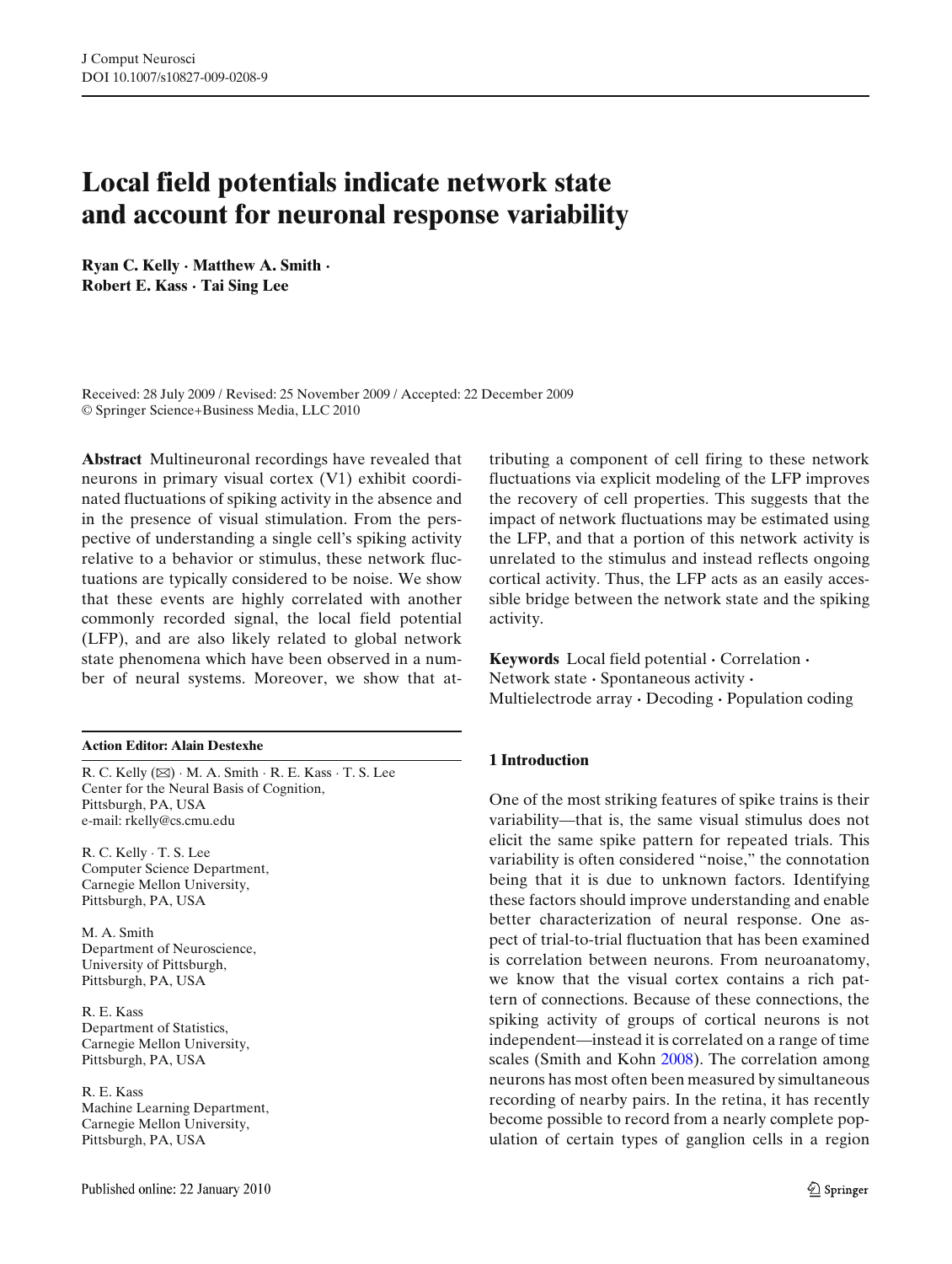and identify the correlation structure of this population (Shlens et al[.](#page-12-0) [2009](#page-12-0)). However, in cerebral cortex recording a full population of individual neurons in a region has been impossible, and large scale recordings *in vivo* have been rare. Correlated variability has a strong influence on population coding—it can enhance or diminish the information encoded within that population depending on a number of factors (Zohary et al[.](#page-12-0) [1994](#page-12-0); Shadlen and Newsom[e](#page-12-0) [1998](#page-12-0); Abbott and Daya[n](#page-11-0) [1999](#page-11-0); Averbeck et al[.](#page-11-0) [2006](#page-11-0)). Although it is possible for a signal to be encoded in the correlation strength itself (Kohn and Smit[h](#page-11-0) [2005](#page-11-0); Samonds and Bond[s](#page-12-0) [2005;](#page-12-0) Smith and Koh[n](#page-12-0) [2008;](#page-12-0) Huang and Lisberge[r](#page-11-0) [2009\)](#page-11-0), correlated variability is more often thought of as noise which is to be removed in order to better reveal the signal. Experimenters typically deal with this problem through multiple trial repetitions and simply averaging the neuronal responses, assuming that any noise is thereby diminished or removed.

An understanding of neuronal population activity is incomplete when measured only with spiking activity from a small subset of the total neurons in a region. Intracellular measurements of subthreshold activity have revealed that membrane potentials are continuously correlated between nearby cells in primary visual cortex (V1) (Lampl et al[.](#page-12-0) [1999](#page-12-0)). In addition, the firing of neurons has been strongly linked to ongoing population activity measured with optical imaging (Tsodyks et al[.](#page-12-0) [1999\)](#page-12-0) and LFP (Nauhaus et al[.](#page-12-0) [2009](#page-12-0)). This link to the state of the local population is an influential force affecting the variability in a cell's spiking behavior. Indeed, groups of neurons transition between "Up" (depolarized) and "Down" (hyperpolarized) states, which leads to cycles of higher and lower than normal firing rates (for review, see Destexhe and Contrera[s](#page-11-0) [2006](#page-11-0)). Though they are often referred to as discrete states, this is somewhat deceptive—neuronal populations transition smoothly between epochs of high and low responsivity. These state transitions occur in sleeping and anesthetized animals, as well as in cortical slices (Johnson and Buonoman[o](#page-11-0) [2007\)](#page-11-0). Similar fluctuations in responsivity have also been reported in awake animal subjects (Leopold et al[.](#page-12-0) [2003;](#page-12-0) Luczak et al[.](#page-12-0) [2007](#page-12-0)) as well as awake human patients (He et al[.](#page-12-0) [2008](#page-11-0); Nir et al. [2008](#page-12-0)). Thus, a signal which reflects these states, and in turn helps account for some variability, would be an important tool for decoding a neuron's response.

The local field potential (LFP) is one such candidate signal. It is thought to reflect the average synaptic input to a region near the electrode (Mitzdor[f](#page-12-0) [1987;](#page-12-0) Buzsak[i](#page-11-0) [2004\)](#page-11-0), and is known to be correlated with the subthreshold membrane potential fluctuations in nearby neurons (Eggermont and Smit[h](#page-11-0) [1995;](#page-11-0) Petersen et al[.](#page-12-0) [2003\)](#page-12-0). Furthermore, slow dynamics of spiking activity can be inferred from the LFP (Rasch et al[.](#page-12-0) [2008](#page-12-0)), and the phase of the LFP is predictive of multiunit activity (Haslinger et al[.](#page-11-0) [2006](#page-11-0)). However, there are a number of reasons why the LFP might not be a suitable signal for this purpose. Estimates of the spatial spread of LFP range from a few hundred microns to a few millimeters (Mitzdor[f](#page-12-0) [1987;](#page-12-0) Kruse and Eckhor[n](#page-11-0) [1996](#page-11-0); Kreiman et al[.](#page-11-0) [2006](#page-11-0); Liu and Newsom[e](#page-12-0) [2006;](#page-12-0) Berens et al[.](#page-11-0) [2008;](#page-11-0) Katzner et al[.](#page-11-0) [2009;](#page-11-0) Xing et al[.](#page-12-0) [2009\)](#page-12-0), and depend on laminae (Xing et al[.](#page-12-0) [2009\)](#page-12-0) and frequency (Frien et al[.](#page-11-0) [2000](#page-11-0); Henrie and Shaple[y](#page-11-0) [2005;](#page-11-0) Liu and Newsom[e](#page-12-0) [2006;](#page-12-0) Siegel and Koeni[g](#page-12-0) [2003](#page-12-0)). Furthermore, the feature selectivity of the LFP is broader than that of spiking activity (Kreiman et al[.](#page-11-0) [2006;](#page-11-0) Liu and Newsom[e](#page-12-0) [2006](#page-12-0); Berens et al[.](#page-11-0) [2008](#page-11-0); Katzner et al[.](#page-11-0) [2009\)](#page-11-0). Though it is clear there is a relationship between LFP, neuronal states, and spiking activity, it is not known to what extent these factors can be disentangled to better decode spike–stimulus relationships. We therefore recorded spiking activity and LFP simultaneously from a population of cells with a multielectrode array, and we used the LFP to decompose neuronal firing into stimulus-dependent and network-state dependent components. We used a generalized linear model to examine the correlation of network fluctuations with LFP and to correct the neural response to the stimulus for the effects of LFP. Generalized linear models have become a standard framework for spike train analysis (Paninski et al. [2007,](#page-12-0) [2009](#page-12-0); Pillow [2007](#page-12-0); Pillow et al. [2008](#page-12-0)). We found that the stimulus-dependent firing rate function reveals greater signal to noise in orientation tuning than the same measure computed via the usual mean firing rate function. An improvement in signal to noise was also present for stimulation with natural movies, demonstrating the generality of the effect. These results show that each spike's relationship to the stimulus can be estimated using merely the LFP from the same electrode—a new connection between the LFP, the ongoing network state, and spiking activity.

## **2 Recording methods**

This experiment involved extracellular recording from microelectrode arrays implanted in V1 of three adult male cynomolgus (*Macaca fascicularis*) macaque monkeys. The techniques we use to record from the visual cortex of anesthetized, paralyzed macaques have been described in detail elsewhere (Cavanaugh et al[.](#page-11-0) [2002](#page-11-0); Smith and Koh[n](#page-12-0) [2008\)](#page-12-0). Briefly, we maintained anesthesia throughout the experiment by a continuous intravenous infusion of sufentanil citrate (typically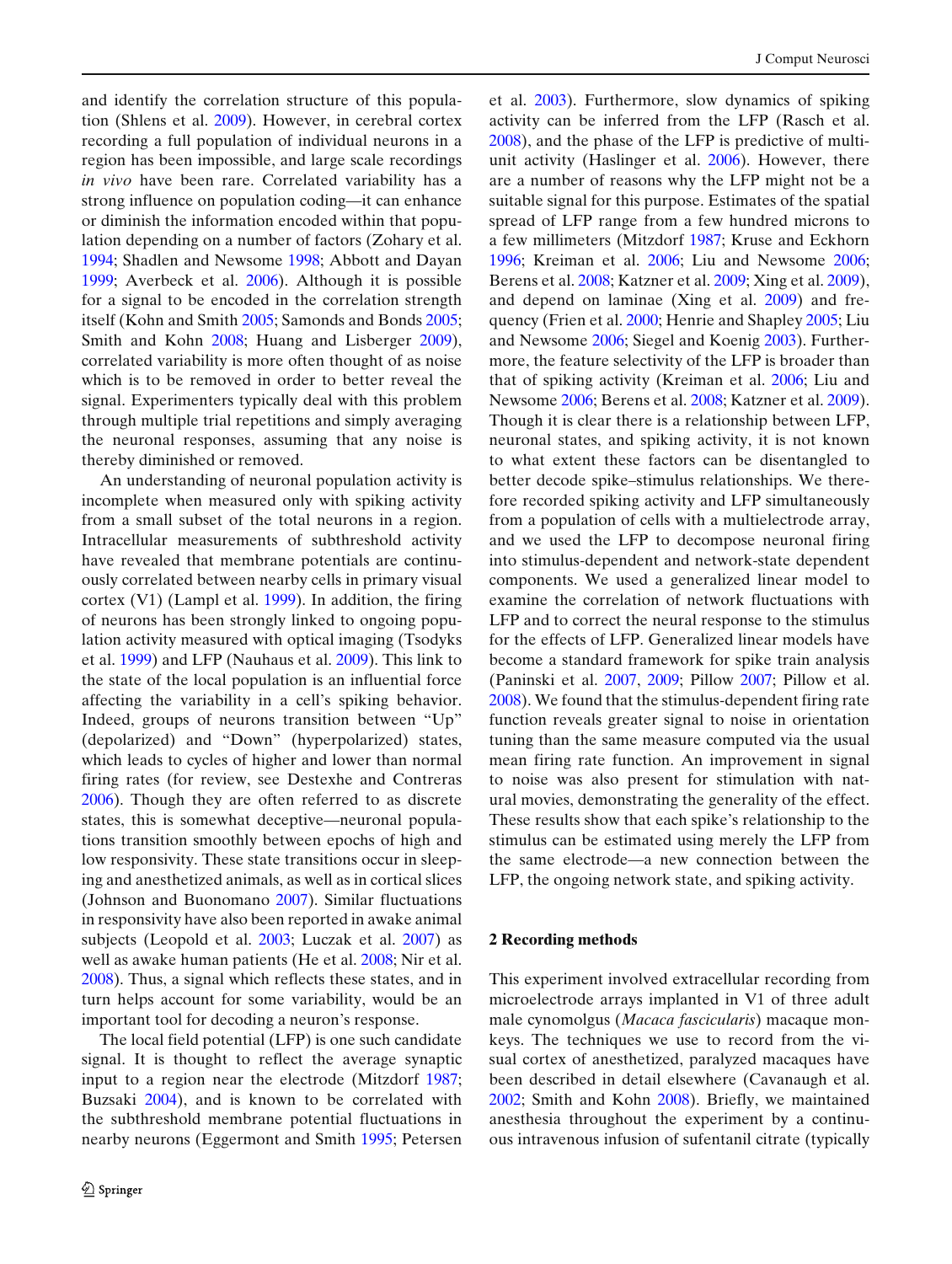6–18 μg/kg, adjusted as needed for each animal). To minimize eye movements, the animal was paralyzed with a continuous intravenous infusion of vecuronium bromide (0.1 mg/kg/h). We monitor vital signs continuously (EEG, ECG, blood pressure, end-tidal  $P_{CO_2}$ , temperature and lung pressure). The pupils were dilated with topical atropine and the corneas protected with gas-permeable hard contact lenses. We used supplementary lenses to bring the retinal image into focus by direct ophthalmoscopy, and then adjusted the refraction further to optimize the response of recorded units. Experiments typically lasted 4–5 days. All experimental procedures complied with guidelines approved by the Albert Einstein College of Medicine of Yeshiva University Animal Welfare Committee.

We recorded neural activity with the "Utah" Array (Blackrock Microsystems, Salt Lake City, Utah) using techniques reported previously (Kelly et al[.](#page-11-0) [2007](#page-11-0)). This device is a  $10 \times 10$  grid of silicon microelectrodes (1 mm in length) spaced 400  $\mu$ m apart, covering 12.96 mm<sup>2</sup>. The details of the array insertion have been described in detail elsewhere (Smith and Koh[n](#page-12-0) [2008\)](#page-12-0). Briefly, we inserted the array 0.6 mm into cortex using a pneumatic insertion device (Rousche and Norman[n](#page-12-0) [1992\)](#page-12-0), which led to recordings confined mostly to layers 2–3 of parafoveal V1 (receptive fields within 5° of the fovea). Signals from each microelectrode were amplified and bandpass filtered (250 Hz to 7.5 kHz) to acquire spiking data. Waveform segments that exceeded a threshold (set as a multiple of the rms noise on each channel) were digitized (30 kHz) and sorted off-line. We first performed a principal components analysis by waveform shape (Shoham et al[.](#page-12-0) [2003\)](#page-12-0) and then refined the output by hand with custom time-amplitude window discrimination software (written in MATLAB; Math-Works). This yielded 105–129 candidate neural units from the three array implants, with roughly one half estimated to be well isolated single units similar in quality to those recorded with single microelectrodes (Kelly et al[.](#page-11-0) [2007\)](#page-11-0). LFPs were acquired from the same electrodes simultaneously by low pass filtering the raw signal (0.3 to 250 Hz) and sampling at 1 kHz. The LFP signal was then smoothed with a 100 ms boxcar filter for all subsequent analysis (50 and 200 ms filters produced the same results).

All stimuli were generated with custom software on a Silicon Graphics Octane2 Workstation and displayed at a resolution of  $1,024 \times 768$  pixels and frame rate of 100 Hz on a CRT monitor (stimulus intensities were linearized in luminance). Three kinds of stimuli were presented: gratings, natural movies, and a blank screen. The full-contrast sinusoidal gratings (presented in two of the three array implants) consisted of a pseudorandomly chosen sequence of directions of drift, each lasting 300 ms and then proceeding to the next direction with no blank frames between. We used a total of 98 directions, evenly spaced, resulting in a sequence lasting roughly 30 s. Because we never repeated the same direction in a block, this 30 s stimulus comprised a unique "movie" of gratings in which no frame was repeated. This movie, with the same pseudo-random order of drift direction, was repeated 120 times. The spatial frequency (1.3 cpd) and temporal frequency (6.25 Hz) were chosen to fit the preference of parafoveal V1 neurons (DeValois et al[.](#page-11-0) [1982;](#page-11-0) Foster et al[.](#page-11-0) [1985;](#page-11-0) Smith et al[.](#page-12-0)  $2002$ ), while the position and size ( $8°$  diameter circular aperture) of the grating were sufficient to cover the receptive fields of all the neurons. The natural movie stimulus (presented in one of the three implants) was a square 5◦ 30-s movie of a consumer film, repeated 120 times. The grating and movie stimuli were surrounded by a gray field of average luminance. We also recorded spontaneous activity in each of the three array implants (mean luminance approximately  $40$  cd/m<sup>2</sup>), consisting of 30 min of responses measured in the presence of a blank gray screen of average luminance.

# **3 Correlated fluctuations in spiking and the local field potential**

We simultaneously recorded single- and multiple-unit neuronal activity (sorted offline) and LFPs from 100 electrode Utah arrays implanted in V1. We measured responses to sequences of sinusoidal gratings and natural movies as well as spontaneous activity with a mean gray screen. By pairing the spiking response on each electrode with the LFPs recorded from each of 96 active electrodes, we were able to measure and model the dependence of spike trains on the LFP.

In the absence of a visual stimulus, neurons in V1 respond at a baseline rate which varies from nearly no activity to tens of spikes per second. This rate is of course not constant—neuronal activity changes in a seemingly random pattern over time. However, some of that apparent randomness can be explained when the simultaneous responses of other neurons are observed. In Fig.  $1(a)$  $1(a)$ , the responses from 129 single and multi-unit recordings from a single array are shown in a raster plot for a 15 s period. If the neurons were responding randomly and independently, there would be no structure apparent in this plot. However, there are a number of prominent vertical bands present (for instance, one at roughly 8 s). These bands are produced by the temporally coordinated responses of a large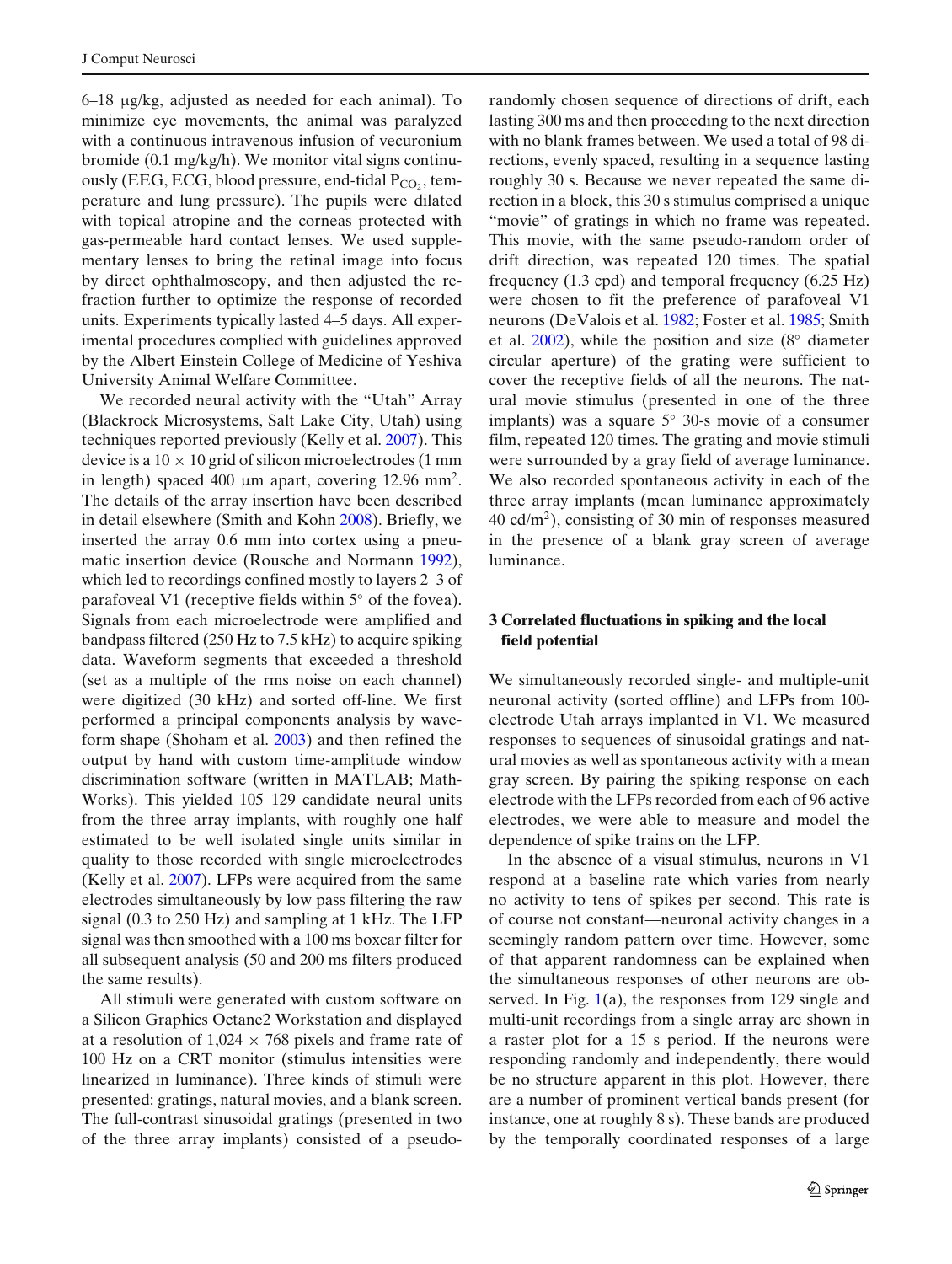<span id="page-3-0"></span>**Fig. 1** The activity of a neuronal population recorded with the array. In the *upper plot*, each row depicts the firing of one cell during spontaneous activity (the room is dark). Most cells in the population exhibit correlated activity on a slow time scale. The local field potential, shown *below*, typically contains peaks during the epochs of high correlated firing. The local field potential is averaged across all electrodes in this figure, and the y-axis is flipped for illustrative purposes 0



portion of the neurons in the population. This kind of correlation in spiking has been reported previously in spontaneous and evoked activity in both anesthetized and awake animals (Zohary et al[.](#page-12-0) [1994](#page-12-0); Shadlen and Newsom[e](#page-12-0) [1998;](#page-12-0) Bair et al[.](#page-11-0) [2001](#page-11-0); Kohn and Smit[h](#page-11-0) [2005;](#page-11-0) Smith and Koh[n](#page-12-0) [2008;](#page-12-0) Huang and Lisberge[r](#page-11-0) [2009](#page-11-0)).

Patterns of network activity such as these, or network "states", are well characterized in a number of systems and recording preparations (for review, see Kohn et al[.](#page-11-0) [2009](#page-11-0)). One means of measuring the state of a system is through the field potentials, which are thought to represent the sum of all synaptic inputs to a region of cortex (Legatt et al[.](#page-11-0) [1980;](#page-12-0) Gray et al. [1995\)](#page-11-0). We compared the LFP (Fig. 1(b) recorded simultaneously) with the spontaneous spiking activity in a population of neurons. We found that the states which contained a large number of spikes ("Up", or depolarized states) tended to correspond to large negative fluctuations in the LFP. Similarly, the absence of spikes ("Down", or depolarized states) correspond to positive trends in the LFP.

Although Fig. 1 only displayed correlated fluctuations in spontaneous activity, they were also present during the presentation of a visual stimulus. Figure [2](#page-4-0) shows two sets of 5 raster plots, each created in the same way as Fig.  $1(a)$ , for five repeated presentations

of a sequence of gratings (Fig.  $2(a)$  $2(a)$ ) or a natural movie (Fig.  $2(b)$  $2(b)$ ). In panel (a), the sequence of gratings is identical in trials 1–5. Thus, the presence of a period of high activity on one of the trials that does not occur at the same time on all of the trials represents an "Up" state. Because the neurons prefer different orientations, there is no period in the grating sequence during which all of the neurons tended to fire in response to the visual stimulus. For this reason, the "Up" states were easy to identify. For the five identical natural movie repeats (Fig. [2\(](#page-4-0)b)), stimulus-dependent and independent correlated activity were more difficult to separate. Although correlated "Up" states are present, there were also periods of high activity in the entire population corresponding to stimulus events, presumably abrupt scene transitions, that altered the response of a large group of the recorded neurons. This mingling of stimulus-driven and state-driven activity makes it difficult to decode the signals sent by the spikes from a single neuron. However, with information about the population activity, it is possible to separate these two factors. Such a separation is certain to be imperfect—it is difficult or impossible to assess the "true" meaning of an individual spike. Nonetheless, we use a quantitative measurement (orientation tuning, Section [6\)](#page-7-0) which allows us to infer that the signal due to the stimulus has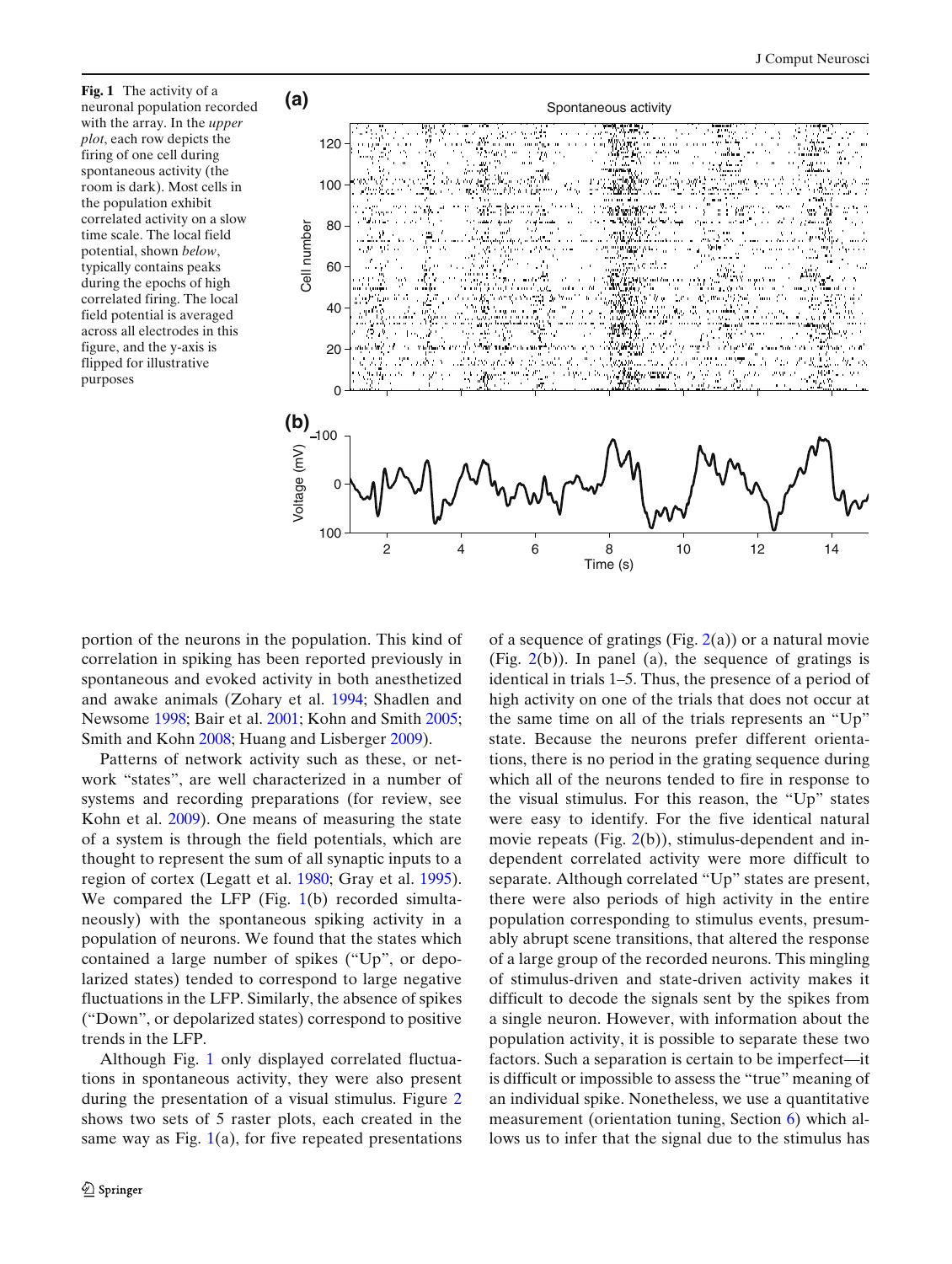<span id="page-4-0"></span>**Fig. 2** Network fluctuations differ across repeated identical visual stimulation. (**a**) The stimulus is a movie of drifting gratings of different orientations, 300 ms per orientation. For each trial, the stimulus is identical. Stimulus independent correlated activity occurs differently on each trial. (**b**) The stimulus is 10 s of a single natural movie, for a different population than the one shown in (**a**). Stimulus independent correlated activity is apparent and also some stimulus-dependent activity is visible. For example, at 9 s into the stimulus a feature of the movie that drives most of the population elevates activity on every trial



been increased relative to the network "noise", utilizing the assumption that the stimulus and network components are independent components which together comprise the neural response.

# **4 A generalized linear model for the effects of network state**

Each spike train is a sequence of spike times and the natural statistical framework for spike train analysis is that of point processes, which may take a rather general form (Paninski et al[.](#page-12-0) [2009\)](#page-12-0). It is simplest to assume the spike trains follow inhomogeneous Poisson processes, and for our analyses it is unlikely that more complicated models would change our conclusions. We used time bins of duration 1 ms, ensuring that each bin has at most one spike. A spike train may thereby be considered a binary sequence  $Y = Y_1 \dots Y_T$ , each value *Yt* indicating whether or not the cell fired at time *t*. According to the Poisson assumption the probability of observing  $y_t$  spikes at time *t* is given by

$$
P(Y_t = y_t) = (r_t \Delta)^{y_t} \exp(-r_t \Delta)
$$
\n(1)

where  $r_t$  is a rate parameter for the process at time  $t$ and  $\Delta = 1$  ms. The likelihood of observing the entire

spike train  $Y = y_1 \dots y_T$  is the product of the likelihoods for each time bin, where these observations are independent:

$$
P(Y = y_1 \dots y_T) = \prod_t (r_t \Delta)^{y_t} \exp(-r_t \Delta)
$$
 (2)

In our context, the rate parameter  $r$  is an unobservable property of the neuron, and we proceed by fitting *r* so that this likelihood value is maximized. Equivalently, and for computational convenience, we can maximize the log-likelihood

$$
L = \sum_{t}^{T} (y_t \log r_t - r_t)
$$
 (3)

We make the assumption that the relationship between the rate *r* and the observables for any given cell is a linear relationship, followed by a nonlinearity, the exponential function. Paninsk[i](#page-12-0) [\(2004\)](#page-12-0) gives the rationale for using this kind of model as a trade-off between neural system faithfulness and computational tractability. The observed components are a network state component and a stimulus component.

$$
\log r_t^{(i)} = s_t^{(i)} + \beta^{(i)} x_t^{(i)}
$$
\n(4)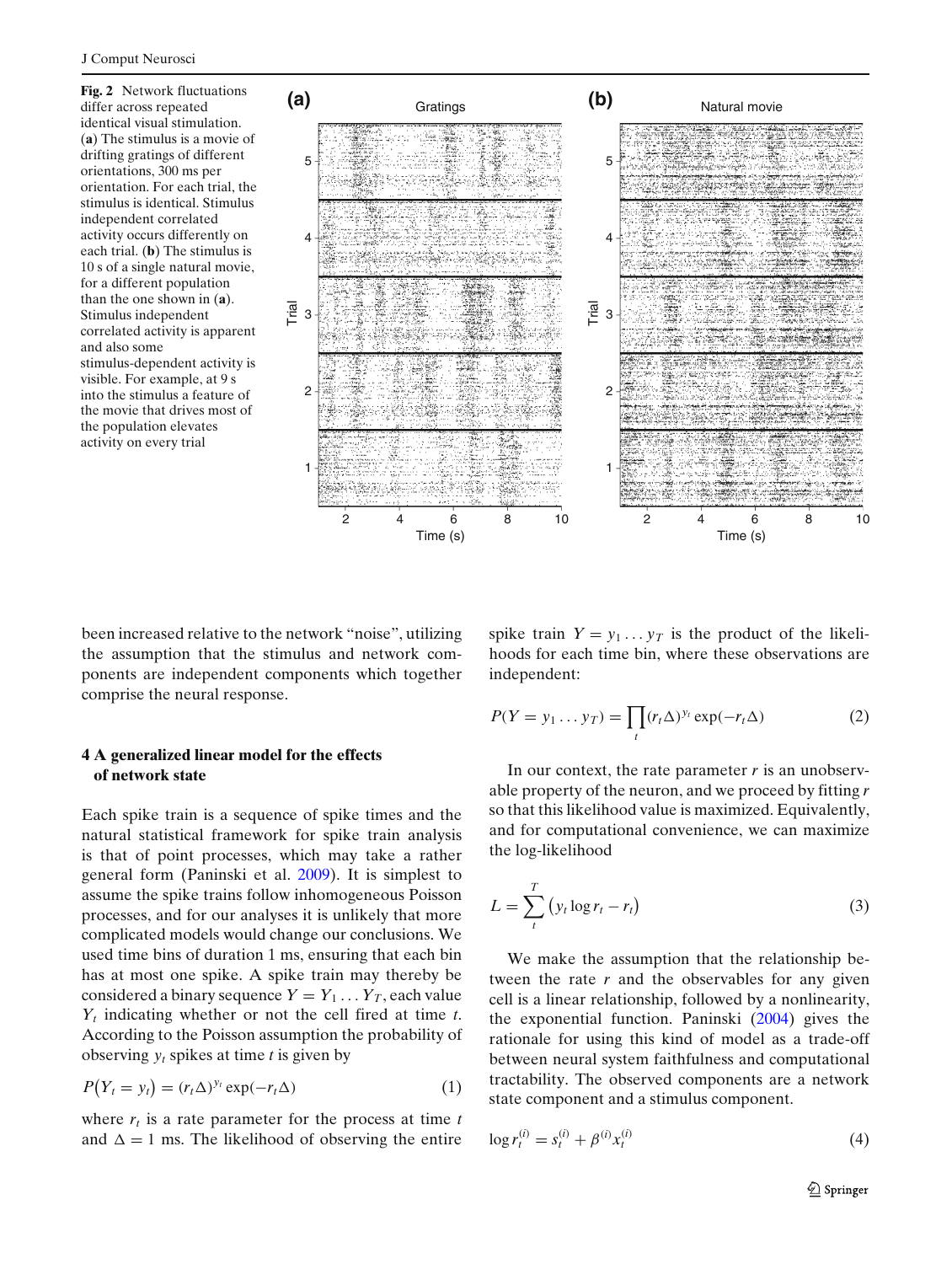<span id="page-5-0"></span>where  $r_t^{(i)}$  is the expected number of spikes at time *t* from cell *i*,  $s_t^{(i)}$  is the stimulus-dependent component of cell *i*'s firing rate,  $x_t^{(i)}$  is an independent variable corresponding to the LFP value (taken to be an indication of the local network activity) at time *t*, and  $\beta^{(i)}$  is a constant which controls the extent to which the network state affects the firing of cell *i*.

Thus, the values  $s_t^{(i)}$  and  $\beta^{(i)}$  which maximize the loglikelihood function

$$
L^{(i)} = \sum_{t}^{T} \left[ y_t^{(i)} \left( s_t^{(i)} + \beta^{(i)} x_t^{(i)} \right) - \exp \left( s_t^{(i)} + \beta^{(i)} x_t^{(i)} \right) - \log y_t^{(i)} \right]
$$
(5)

make up the best model of  $r_t^{(i)}$  given the data. This is a convex function of  $\beta^{(i)}$  and  $s^{(i)}$ , and we can easily fit it with iteratively reweighted least squares (IRLS), which is equivalent to the Newton–Raphson method (Hardin and Hilb[e](#page-11-0) [2007\)](#page-11-0) in this context.

We further made the assumption that  $\beta^{(i)}$  is not dependent on the stimulus. Since  $s_t^{(i)}$  was just a constant  $c^{(i)}$  when the stimulus is constant (a mean gray screen),

we fit  $\beta^{(i)}$  with spontaneous activity data, which is the simpler formula

$$
L^{(i)} = \sum_{t}^{T} \left[ y_t^{(i)} \left( c^{(i)} + \beta^{(i)} x_t^{(i)} \right) - \exp \left( c^{(i)} + \beta^{(i)} x_t^{(i)} \right) - \log y_t^{(i)} \right]
$$
(6)

involving finding the values of only two parameters,  $c^{(i)}$ and  $\beta^{(i)}$  for each cell *i*. Larger  $|\beta^{(i)}|$  indicates a greater dependence of firing on the value of the LFP.

In Fig.  $3(a)$ , the model fits are shown schematically for two example neurons. On the left, spikes are shown along with the corresponding LFP from the same electrode. The predicted firing rate function after the fitting procedure is shown on the right along with the actual spike train. The value of  $\beta$  varied across neurons in the population—some cells tended to be more influenced by network state than others. To give context for the values of  $\beta$ , a value  $\beta = -0.017$  means that an LFP change of −100 mV predicts a 5.5 fold increase in firing rate. A value  $\beta = 0.014$  predicts for the same LFP change, a 4 fold increase in firing rate. The raster plot in Fig. 3(b), sorted by  $\beta$ , demonstrates this trend.

**Fig. 3** Description of the model. (**a**) For each cell,  $\beta^{(i)}$ is fit using the generalized linear model and spontaneous spiking data, with simultaneous LFP data. (**b**) Cells with low  $|\beta^{(i)}|$  are at the *top* and generally are not driven by the large correlated events. Cells with high  $|\beta^{(i)}|$ are at the *bottom* and are highly susceptible to the network state

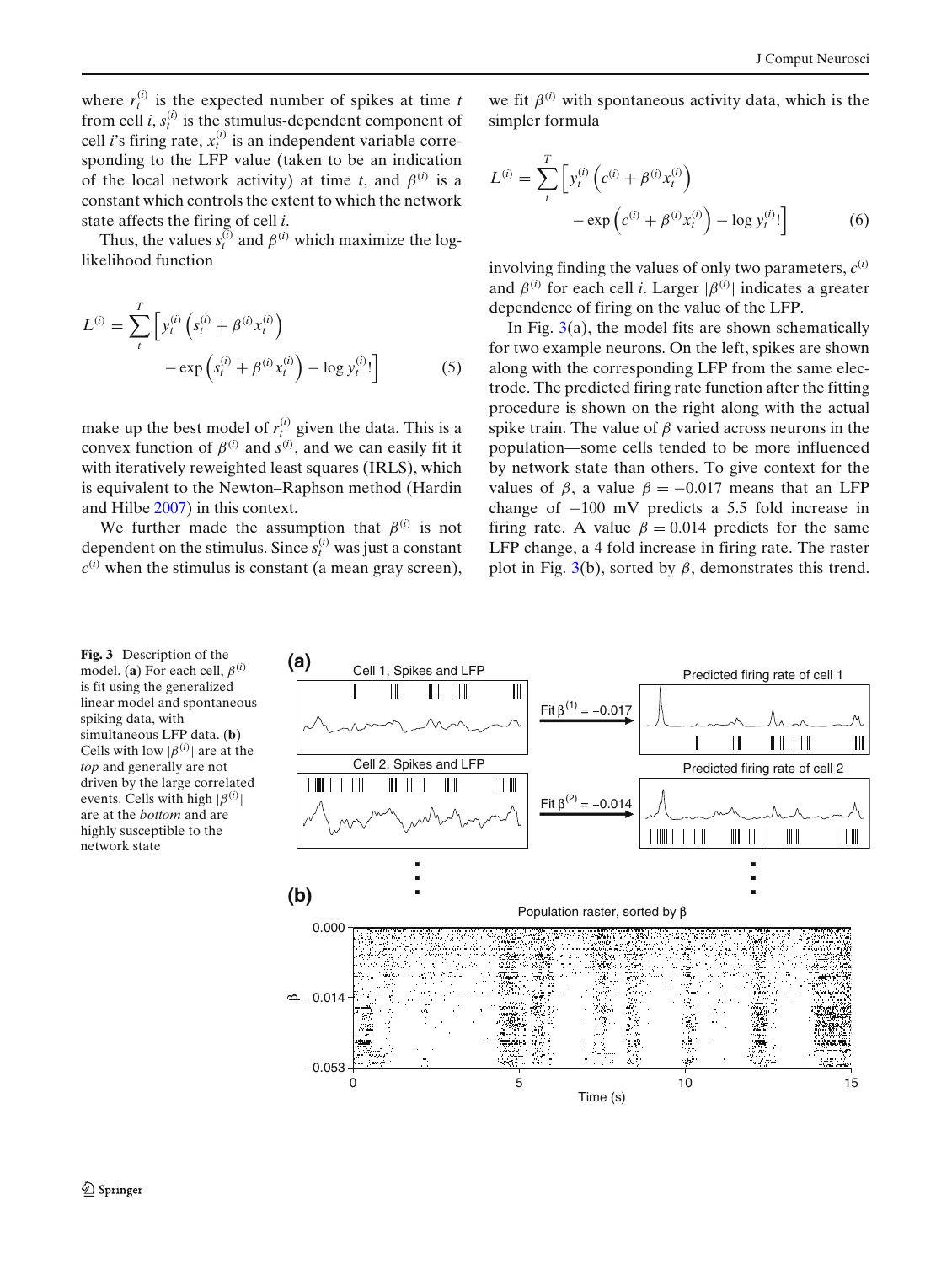<span id="page-6-0"></span>Neurons in the upper rows of this plot tended to not be very influenced by network state, and thus had low  $\beta$  values. They also tended to have higher tonic firing rates  $(r = 0.48, p < 0.0001)$ . Neurons in the lower rows of the plot had a strong tendency to fire during negative inflections of the LFP, and thus had highly negative  $\beta$ values. In the extreme, those neurons tended to fire only during "Up" states.

#### **5 Spatial distribution of state dependence**

Correlation is known to decrease as the distance between recorded neurons grows (Smith and Koh[n](#page-12-0) [2008\)](#page-12-0). While LFPs reflect signal from a larger region of tissue, they also tend to cohere more for nearby electrodes than distant ones (Leopold et al[.](#page-12-0) [2003\)](#page-12-0). If the networkdriven activity we describe here is one source of correlation between spiking neurons, it is likely to also show a distance dependence. In Fig. [3,](#page-5-0)  $\beta$  was computed using the LFP recorded from the same electrode as the spiking activity. We tested the spatial dependence of spiking on the LFP by using LFPs recorded from each electrode in the array to compute  $\beta$ .

Figure 4(a) and (b) show the spatial distribution of  $\beta$  for two example neurons. The asterisks indicate the electrode from which spiking activity was recorded for each example. The largest negative values of  $\beta$ , indicated by deep blue colors, were achieved when nearby electrodes supplied the LFP. Stated another way, the spiking activity on a given electrode tends to be most influenced by the LFP of nearby electrodes. The precise spatial distribution of  $\beta$  values varied between cells in some cases there was a smaller region of high beta values than others. In addition, the overwhelming trend was for  $\beta$  values to be negative around the recording





**Fig. 4** Distribution of  $\beta$ . (**a**), (**b**) Examples of  $\beta_i$  for two examples cells. β*<sup>i</sup>* was fit using spontaneous data. These plots depict the  $10\times10$  grid of electrodes on the array. The two cells are recorded from the electrodes labeled with white asterisks.  $\beta_i$  was fit using the LFP from each electrode by itself, and the values are plotted here in the color maps. When  $\beta_i$  is highly negative, negative LFP values from that electrode indicate a higher firing rate of the cell. When  $\beta$  is positive, positive LFP values indicate a higher firing rate. The electrodes closer to the electrode recording the cell's activity tend to carry more information about the cell's

firing rates. (c) The distribution of  $\beta$  values across the entire population of cells. The data shown in this plot are all possible pairings of cells and LFPs from the same or adjacent electrode. So each cell may be represented up to nine times in this histogram, depending on its location in the array. For almost all cells,  $\beta$  is negative for nearby electrodes. (**d**) For each cell, β was computed independently using data from each LFP electrode, and grouped into bins based on the distance between the two electrodes. The bar values are the mean values across the cells. There is a smooth falloff of  $\beta$  with increasing distance between the electrodes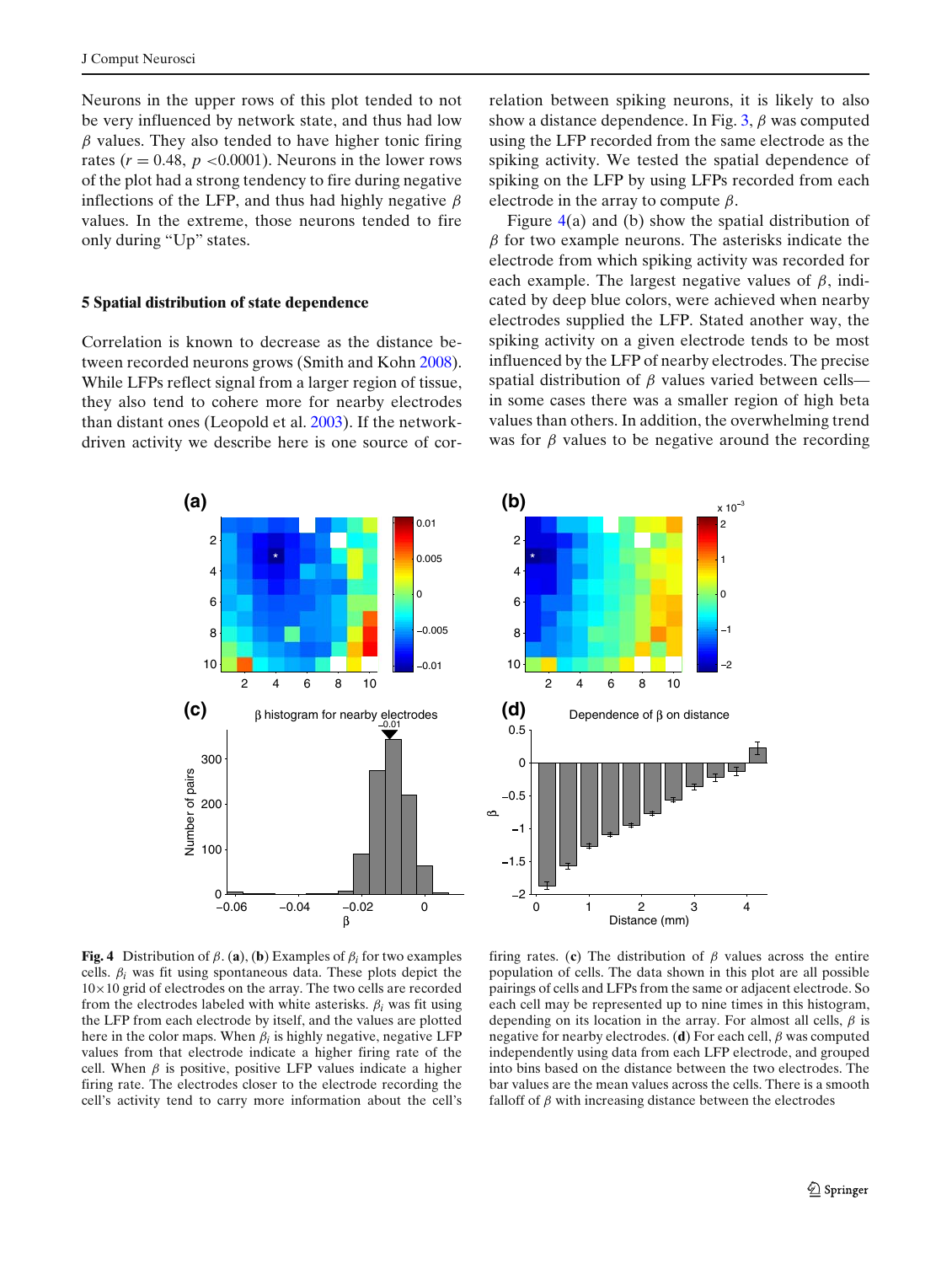<span id="page-7-0"></span>electrode (Fig.  $4(c)$  $4(c)$ ). This reflects the fact that spiking activity tended to occur when the LFP voltages were negative (as seen in the figures above).

To summarize its spatial dependence, we computed the average  $\beta$  for all pairs of spiking electrode and LFP electrode across the entire array. The results of this analysis are shown in Fig. [4\(](#page-6-0)d), which plots average  $\beta$  as a function of the distance between the spiking and LFP electrodes. The largest negative values of  $\beta$  were for the same electrode.  $\beta$  was reduced in magnitude with increasing distance throughout the range in which we could make reliable measurements (4 mm).

## **6 Improvement in orientation selectivity after accounting for state dependence**

The observed spiking activity of a neuron in response to a stimulus such as a grating, as we demonstrated above in Fig.  $2(a)$  $2(a)$ , includes effects of both the stimulus and the network state. Our model factor  $\beta x_t$  is an attempt to assess the influence of the network state on each neuron. Once we determined the value of  $\beta^{(i)}$  for each neuron *i* during spontaneous activity, we assumed that the relationship between spiking and the network state (LFP value  $x_t^{(i)}$ ) remained the same during visual stimulation. We thus fit  $s_t^{(i)}$  using the LFP and spiking data from repeated trials of drifting grating recordings, now holding  $\beta^{(i)}$  fixed. The expression is

$$
\log r_{t,n}^{(i)} = s_t^{(i)} + \beta^{(i)} x_{t,n}^{(i)}
$$
\n<sup>(7)</sup>

where  $r_{t,n}$  and  $x_{t,n}$  are with respect to time and the trial number *n*, while the stimulus-dependent component  $s^{(i)}$  only varies with time, since it is the same on each trial.

One caveat is that during visual stimulation across trials of the same stimulus, the LFP has a significant component of activity which is related to the stimulus. We therefore subtracted the mean LFP across repeated trials from each trial's data before computing the fixed offset term  $\beta^{(i)} x_t^{(i)}$ .

$$
\bar{x}_t^{(i)} = \frac{1}{N} \sum_n^N x_{t,n}^{(i)}
$$
\n(8)

$$
\log r_{t,n}^{(i)} = s_t^{(i)} + \beta^{(i)} \left[ x_{t,n}^{(i)} - \bar{x}_t^{(i)} \right] \tag{9}
$$

Figure [5\(](#page-8-0)a) shows some trial data for an example cell.

We solved for  $s_t^{(i)}$ , and  $exp(s_t^{(i)})$  is the firing rate function with the LFP effect taken into account, in spikes/ms. Figure  $5(b)$  $5(b)$  shows the raw peri-stimulus time histogram (PSTH), or  $r_t^{(i)}$  in our model, and the LFPadjusted firing rate function (aPSTH). The aPSTH can be thought of as the stimulus-dependent component of firing, since the component of firing that can be attributed to the LFP, or network effect, has been removed. For points in time which happened to have more network state influence, the aPSTH estimate was very different than the PSTH value, and conversely some time points had a small amount of influence. Even with a large number of trials  $(N = 120)$ , network fluctuations were not evenly distributed in time, a fact that can bias any computed estimate of orientation tuning. Figure  $5(c)$  $5(c)$  shows the orientation tuning for this cell, computed both from the PSTH and from the aPSTH. The aPSTH estimate of orientation tuning has a more pronounced difference between preferred and non-preferred orientations, possibly reflecting the removal of action potential contributions that are unrelated to the stimulus. The orientation tuning curves are normalized by their mean firing rate for illustrative purposes.

We characterized the variability of the raw and LFPadjusted firing by computing Fano factors for each. Specifically, for each neuron we computed the Fano factor (ratio of variance to mean) for each orientation with respect to the spike counts obtained from each repetition of that orientation. Because we found no dependence of the Fano factor on orientation, we averaged across these conditions to produce a single Fano factor for each cell. We then similarly computed the Fano factor among the LFP-adjusted firing rates. Examining the Fano factors across neurons in the two populations shows a substantial and highly significant reduction in variability ( $p < 10^{-6}$ , paired t-test) in the LFP-adjusted data. Figure  $5(d)$  $5(d)$  and (e) are histograms of the differences between the two variability measures for the two neural populations. For both populations, the LFP-adjusted component tended to have a smaller Fano factor, or more reliability, than the raw spike train. This reduction was not specific to responses evoked with grating stimuli. We performed the same analysis on the natural movie data shown in Fig. [2](#page-4-0) and determined there is also a significant reduction in Fano factor for spikes evoked by this stimulus (mean  $=$ −0.32, *p* < 10<sup>−</sup><sup>6</sup>, paired t-test).

Figure  $6(a)$  $6(a)$  and (b) show the orientation tuning curves measured from two other neurons. In both of these examples, again it is apparent that the orientation selectivity improved after we accounted for network state—the peaks are higher and the troughs are lower. Note that the values on the y axis are relative to the mean firing rate across all conditions, where a value of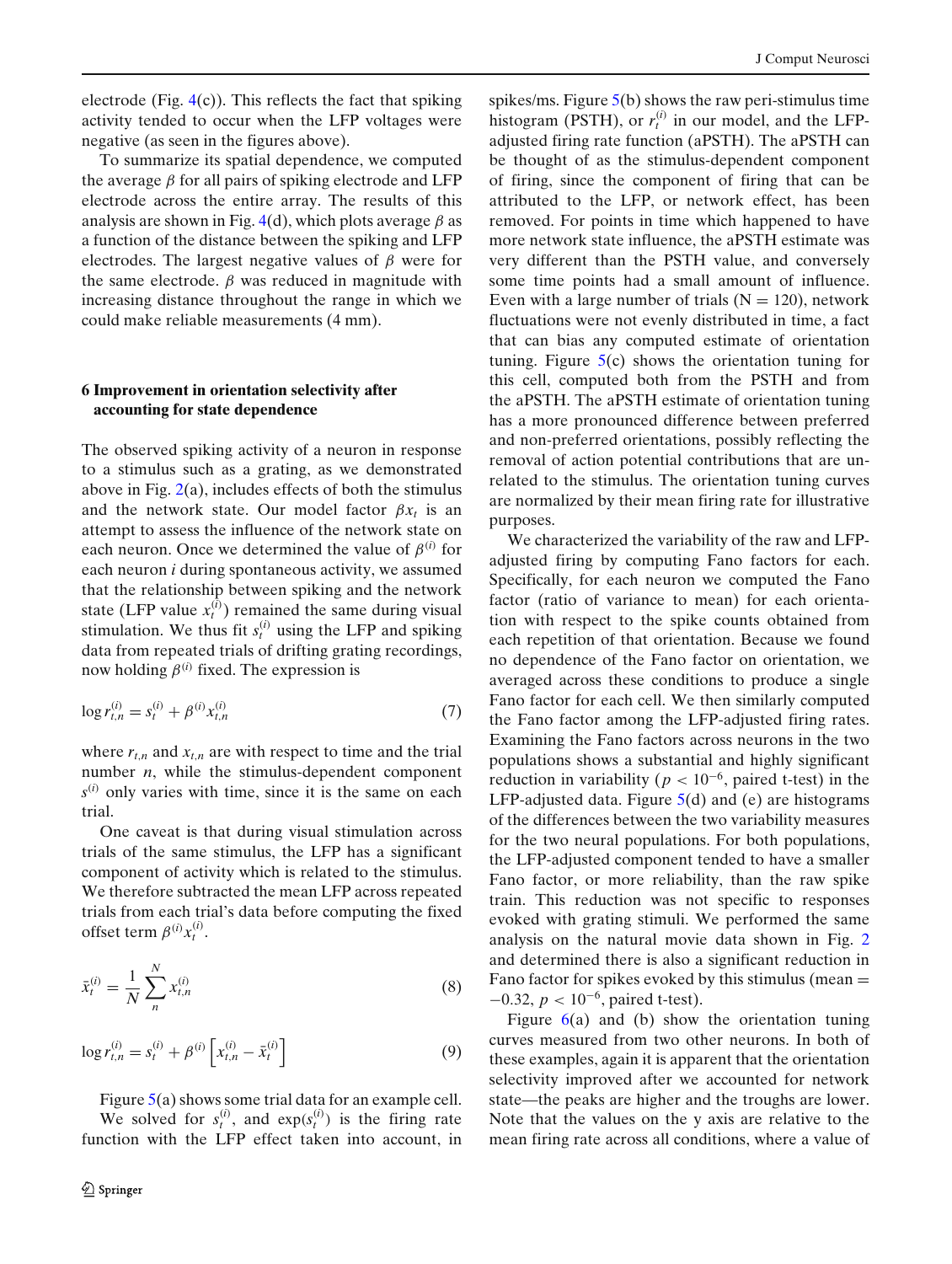<span id="page-8-0"></span>

**Fig. 5** Using the model to find orientation tuning with the network state removed. (**a**) Data recorded during four trials of a single grating movie. The stimulus consisted of drifting gratings of different orientations, ordered randomly. Each orientation was presented for 300 ms. Shown in the plots are the spike trains for each trial and the LFP from the same electrode. The data is used to compute  $exp(s_i(t))$ , the component of firing due to the stimulus. It is essentially a LFP-weighted version of the PSTH. (**b**) The firing rate function was calculated by fitting the model for the component of firing due to the stimulus, given a fixed  $\beta_i$ , which

were calculated from the spontaneous data as in Fig. [3.](#page-5-0) There were 120 trials in total. (**c**) The orientation tuning was calculated by averaging the firing rate function over bins corresponding to the 300 ms grating orientation stimuli epochs. (**d**), (**e**) In the two cell populations for which the grating stimulus was shown, the Fano factors were calculated for the raw spike train and also the model adjusted spike train. Most cells show a Fano factor decrease after the network state is accounted for, indicating a reduction in variability

1 is exactly the mean firing rate and a value of  $v$  is  $v$ times the mean firing rate. We evaluated this selectivity change quantitatively using vector averaging:

$$
\text{Selectivity} = \frac{|\sum_{j} \rho_{j} \exp(2i\theta_{j})|}{\sum_{j} \rho_{j}} \tag{10}
$$

 $\theta_i$  is a specific orientation presented, and  $\rho_i$  is the firing rate corresponding to that orientation.  $i = \sqrt{-1}$ . Selectivity is 1 when the neural firing is concentrated at one

or opposite orientations (e.g. 90◦ and 270◦). We found an average improvement of  $0.04$  (Fig.  $6(c)$  $6(c)$ ), which was statistically significant ( $p < 10^{-6}$ , paired t-test). This improvement in selectivity was strongest when we used the LFP from the same or nearby electrodes  $(Fig. 6(d)).$  $(Fig. 6(d)).$  $(Fig. 6(d)).$ 

We have used the LFP as a signal to reflect network state and account for neuronal variability, and through our model aid in decoding neuronal responses. It is also the case that the spikes themselves could serve as such a signal. Because the LFP has significant differences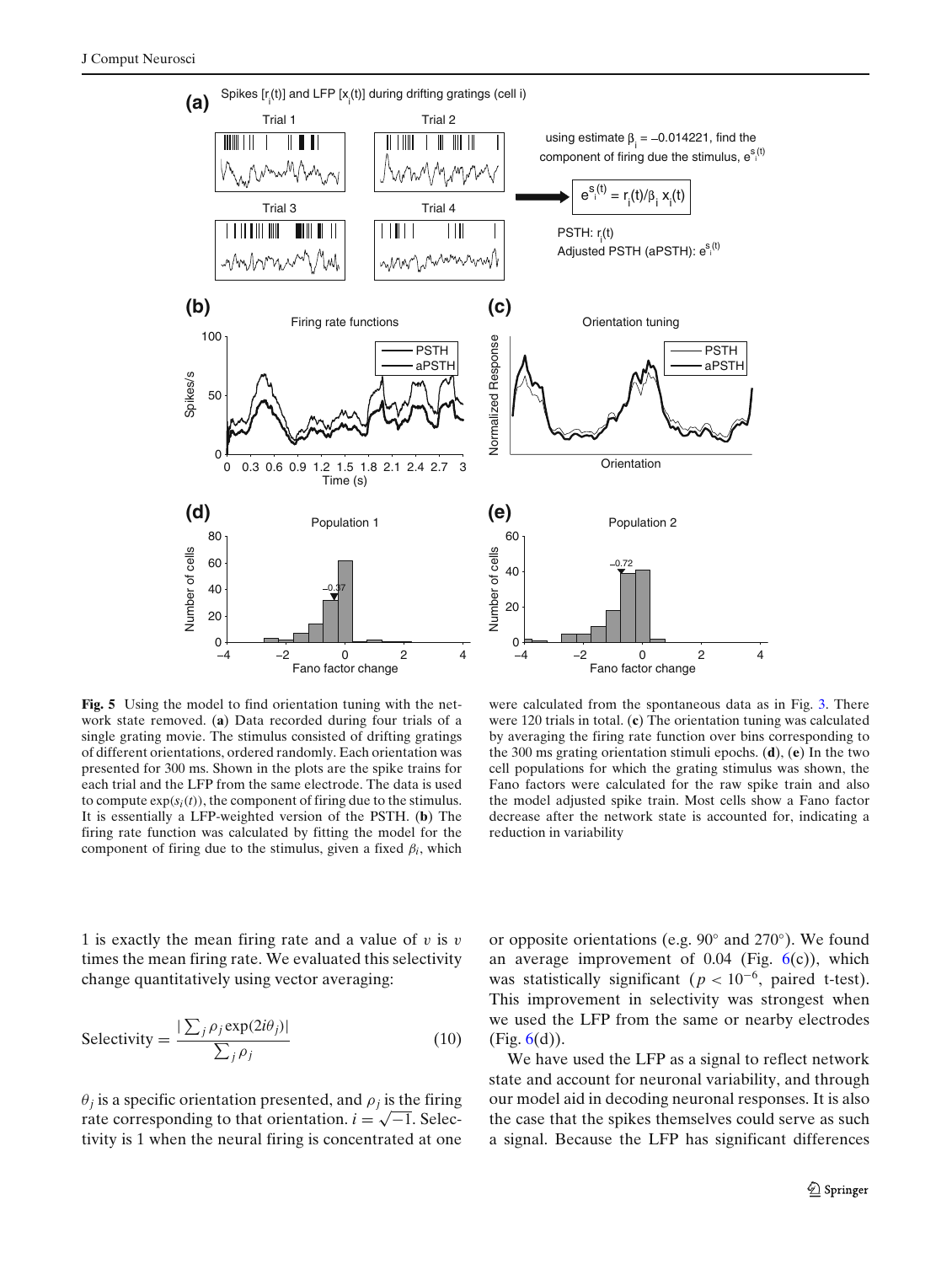<span id="page-9-0"></span>**Fig. 6** Increased orientation selectivity. (**a**), (**b**) Examples for two cells of orientation tuning, computed from the raw firing rate and from the estimate *ci* (the firing due to the stimulus). The estimate *ci* is computed here using the LFP from the same electrode that recorded the cell's activity. (**c**) Improvement in two array populations. For most cells in the populations, selectivity was improved when accounting for the ongoing network activity with the LFP factor. The LFP was from the same electrode that recorded the cell's activity. (**d**) Falloff of improvement with distance in the same two populations. Improvement was calculated using the LFP from each electrode, and this histogram shows the average improvement for electrodes at given distances



from spiking activity in terms of spatial extent and tuning selectivity, it was not known whether it would produce better results in our model. We therefore made a direct comparison between the orientation selectivity improvement using the LFP and spike trains in the GLM. We treated each spike train as a time series, and performed smoothing in exactly the same manner as for the LFP time series data. The rest of the analysis was identical, with the smoothed spike train used instead of the LFP as the measure of network state  $(x_t)$ . In order to be sure that the distances were equal and that sorting errors did not contribute to the shared variability, we used the spike trains from only the neighboring electrodes. We found that at this distance (equivalent to the second bin in Fig.  $6(d)$ , the average improvement in selectivity when using spike trains was half the magnitude), significantly lower than what we observed using the LFP (0.013 vs. 0.026,  $p < 10^{-4}$ , paired t-test).

## **7 Discussion**

We recorded spiking activity and the LFP simultaneously from a group of neurons with a microelectrode array implanted in primary visual cortex. We found that large negative fluctuations in the LFP tended to coincide with times of heightened spiking activity, or "Up" states, in neuronal firing. By using the value of the LFP as the indicator of network state, we attempted to separate neuronal responses into stimulus-dependent and state-dependent components. After adjustment for LFP effects the variability of individual neuronal responses was reduced, leading to increased SNR in orientation tuning. This finding demonstrates the value of adjusting firing rates for LFP effects, which are likely due to ongoing network activity rather than a visual stimulus.

Slow, correlated fluctuations in the firing rate of neurons were present in both spontaneous and evoked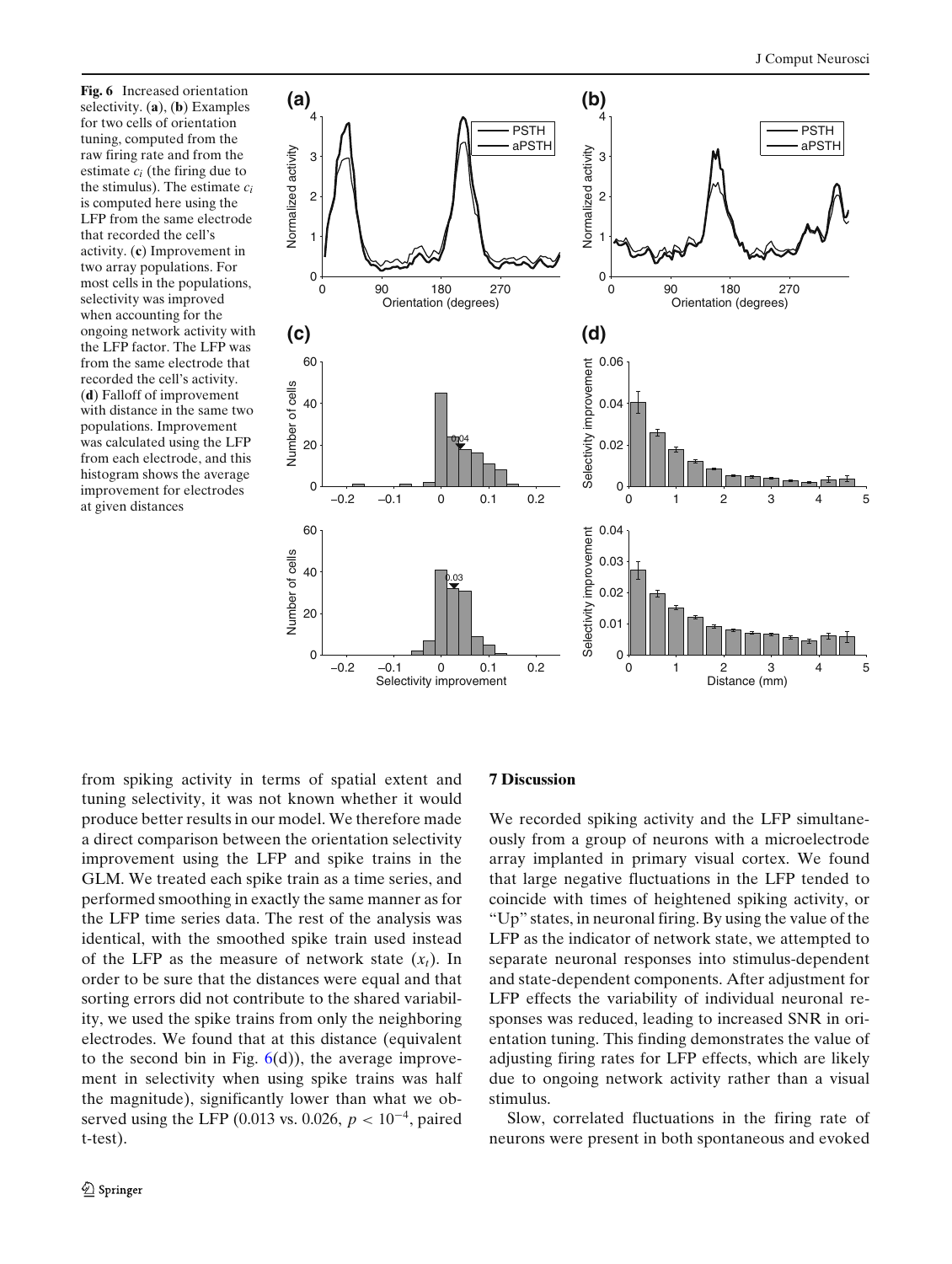activity. This type of correlated variability, often measured by the Pearson's correlation between the spike counts of pairs of neurons over many repeats of the same stimulus (*rsc*), has been previously reported in a number of experiments in both awake and anesthetized animals (Zohary et al[.](#page-12-0) [1994](#page-12-0); Shadlen and Newsom[e](#page-12-0) [1998](#page-12-0); Bair et al[.](#page-11-0) [2001](#page-11-0); Kohn and Smit[h](#page-11-0) [2005;](#page-11-0) Smith and Kohn [2008](#page-12-0); Huang and Lisberge[r](#page-11-0) [2009](#page-11-0)). Nonetheless, the visual effect of such correlation on the pattern of spikes in a large neuronal population is quite striking (Fig  $1(a)$  $1(a)$ ) and has been rarely visualized before.

The epochs of correlated activity, lasting typically 200 to 800 ms, were highly correlated with large negative peaks in the LFP (Fig  $1(b)$  $1(b)$ ). This pattern is similar to "Up" and "Down" states, which occur with roughly the same frequency (0.3–1 Hz) and have been reported in a number of different species, cortical areas, and experimental conditions (for review, see Destexhe and Contrera[s](#page-11-0) [2006](#page-11-0)). While it is not clear that a common mechanism underlies all of these fluctuations in cortical responsivity, it is known that global network states are intimately related to anatomical connectivity, such as among orientation columns (Areili et al[.](#page-11-0) [1996](#page-11-0); Tsodyks et al[.](#page-12-0) [1999](#page-12-0)). However, while spontaneous activity might reveal the underlying cortical network in which the neurons are embedded, it poses a problem for characterizing cell tuning properties, and for decoding stimulus information based on the spiking activity of the neurons.

The activity of neurons is affected by both the dynamical changes in these cortical states and the tuningbased response to input stimuli. Here, we proposed a simple generalized linear model technique as a first attempt to estimate the contribution of the global cortical state during responses to a visual stimulus. The resulting weighting of the spikes allows a more efficient estimate of the response properties of the neurons, and it demonstrates the relative shortage of stimulus information in the spikes which occur during "Up" states. We used the LFP as an indicator of the network state, a signal which can be obtained simultaneously with spiking activity from the same electrode. We found that variability decreased after accounting for the LFP in both stimulus conditions, gratings and natural movies, demonstrating that this result generalizes. In addition, the LFP is a better indicator of the network state than the spike trains of other neurons, and produces larger decreases in variability using our model. Fluctuations in field potentials have long been known to be related to spiking activity (Eggermont and Smit[h](#page-11-0) [1995](#page-11-0); Petersen et al[.](#page-12-0) [2003](#page-12-0); Rasch et al[.](#page-12-0) [2008\)](#page-12-0). However, the full relationship between the LFP and spiking activity has been the subject of much recent interest and some controversy (Liu and Newsom[e](#page-12-0) [2006;](#page-12-0) Berens et al[.](#page-11-0) [2008;](#page-11-0) Katzner et al[.](#page-11-0) [2009](#page-11-0); Xing et al[.](#page-12-0) [2009](#page-12-0)), and it was not certain that a simple model such as the one presented here could successfully improve the reliability of a stimulus dependent activity measure.

The model makes a number of simplifying assumptions about the relationship between spiking behavior and the LFP, and is limited in its ability to model precise spike timing due to its having only a single parameter  $\beta$ derived from spontaneous activity. It is also likely that this parameter  $\beta$  is somewhat different during stimulation, and fitting  $\beta$  with data acquired during visual stimulation would improve the model. Moreover, it does not allow for modeling the way a visual stimulus could be interacting with the network state—the components of the model are independent. It is known that neuronal response properties, such as receptive field structure (Ringach et al[.](#page-12-0) [2002](#page-12-0); David et al[.](#page-11-0) [2004;](#page-11-0) Körding et al[.](#page-11-0) [2004](#page-11-0)), can change depending on the visual stimulus with which they are measured. In our case, we can't be sure that the state-dependence measured from spontaneous activity is the best predictor of state-dependence to gratings, or to other visual stimuli.

Nevertheless, this simple model shows that the LFP can indicate the state of the network, and it takes a significant step toward a true factorization of a spike train into stimulus-dependent and independent components. Our results demonstrate that it is possible to harness the information in the LFP to explicitly decouple these components to a significant extent. The model may be enhanced by incorporating additional effects, including supplementary indicators of the network state such as the full grid of LFP electrode responses, variables identifying high-frequency components of LFP, history effects, effects of other cells, or nonlinear interactions. All such effects could be incorporated as in other applications of generalized linear models (Kass and Ventur[a](#page-11-0) [2001](#page-11-0); Pillo[w](#page-12-0) [2007](#page-12-0); Pillow and Latha[m](#page-12-0) [2008](#page-12-0); Pillow et al[.](#page-12-0) [2008](#page-12-0); Paninski et al[.](#page-12-0) [2009\)](#page-12-0).

In this paper, we have laid out a procedure that is generally applicable to neural data which is subject to network state effects on action potential generation. While it was necessary for us to record many neurons and field potentials simultaneously in order to directly observe the population activity fluctuations, our basic finding is a general one that is relevant to single unit recording data. It can be implemented with spikes and LFP from even a single electrode, and does not require a large array. Despite the simplicity of the model, we have shown that using this procedure essentially boosts the signal to noise ratio of the orientation tuning provided by individual neurons. Thus, our findings are a powerful demonstration of the way in which field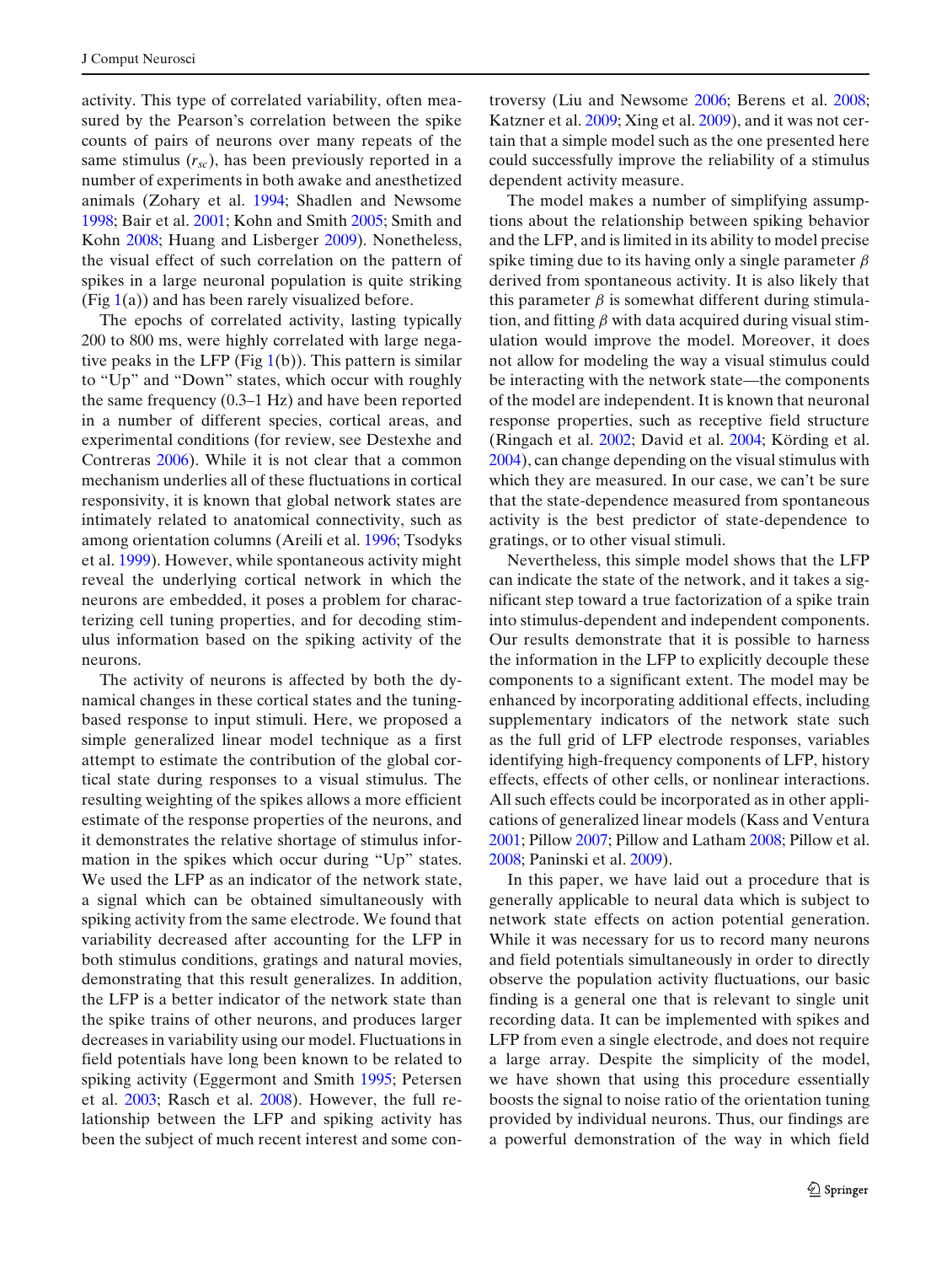<span id="page-11-0"></span>potential measurements relate to spiking activity. This kind of modeling can be used to compute a stimulusdependent firing rate estimate in preparation for other computations as well, from receptive field estimation to latency calculations. It is especially appropriate for data with a limited number of trials, which is subject to large trial by trial variations in the effect of the network state. Providing a better model of these spontaneous states and their transitions, as well as further elucidating their origin and the connection with the underlying network, is an important goal of future experimental and theoretical research.

**Acknowledgements** This work was supported by a National Science Foundation (NSF) Integrative Graduate Education and Research Traineeship to RCK (DGE-0549352), National Eye Institute (NEI) grants EY015958 and EY018894 to MAS, National Institute of Mental Health (NIMH) Grant MH64445 and NSF CISE IIS 0713206 to TSL, and NIMH grant MH064537 to REK. Data was collected by RCK, MAS and Adam Kohn in his laboratory as a part of a collaborative effort between the Kohn laboratory at Albert Einstein College of Medicine and the Lee laboratory at Carnegie Mellon University. We thank Adam Kohn for collaboration, and we are also grateful to Amin Zandvakili, Xiaoxuan Jia and Stephanie Wissig for assistance in data collection.

#### **References**

- Abbott, L. F., & Dayan, P. (1999). The effect of correlated variability on the accuracy of a population code. *Neural Computation, 11*, 91–101.
- Areili, A., Sterkin, A., Grinvald, A., & Aertson, A. (1996). Dynamics of ongoing activity: Explanation of the large variability in evoked cortical responses. *Science, 273*(5283), 1868–1871.
- Averbeck, B. B., Latham, P. E., & Pouget, A. P. (2006). Neural correlations, population coding and computation. *Nature Reviews. Neuroscience, 7*, 358–366.
- Bair, W., Zohary, E., & Newsome, W. T. (2001). Correlated firing in macaque visual area MT: Time scales and relationship to behavior. *Journal of Neuroscience, 21*, 1676–1697.
- Berens, P., Keliris, G., Ecker, A., Logothetis, N., & Tolias, A. (2008). Feature selectivity of the gamma-band of the local field potential in primate primary visual cortex. *Frontiers in Neuroscience, 2*, 199–207.
- Buzsaki, G. (2004). Large-scale recording of neuronal ensembles. *Nature Neuroscience, 7*, 446–451.
- Cavanaugh, J. R., Bair, W., & Movshon, J. A. (2002). Nature and interaction of signals from the receptive field center and surround in macaque V1 neurons. *Journal of Neurophysiology, 88*, 2530–2546.
- David, S., Vinje, W., & Gallant, J. (2004). Natural stimulus statistics alter the receptive field structure of V1 neurons. *Journal of Neuroscience, 24*, 6991–7006.
- Destexhe, A., & Contreras, D. (2006). Neuronal computations with stochastic network states. *Science, 314*, 85–90.
- DeValois, R. L., Albrecht, D. G., & Thorell, L. G. (1982). Spatial frequency selectivity of cells in macaque visual cortex. *Vision Research, 22*, 545–559.
- Eggermont, J., & Smith, G. (1995). Synchrony between singleunit activity and local field potentials in relation to periodicity coding in primary auditory cortex. *Journal of Neurophysiology, 73*, 227–245.
- Foster, K. H., Gaska, J. P., Nagler, M., & Pollen, D. A. (1985). Spatial and temporal frequency selectivity of neurones in visual cortical areas V1 and V2 of the Macaque monkey. *Journal of Physiology, 365*, 331–363.
- Frien, A., Eckhorn, R., Bauer, R., Woelbern, T., & Gabriel, A. (2000). Fast oscillations display sharper orientation tuning than slower components of the same recordings in striate cortex of the awake monkey. *European Journal of Neuroscience, 12*, 1453–1465.
- Gray, C. M., Maldonado, P. E., Wilson, M., & McNaughton, B. (1995). Tetrodes markedly improve the reliability and yield of multiple single-unit isolation from multi-unit recordings in cat striate cortex. *Journal of Neuroscience Methods, 63*, 43–54.
- Hardin, J. W., & Hilbe, J. (2007). *Generalized linear models and extensions*. College Station: Stata.
- Haslinger, R., Ulbert, I., Moore, C., Brown, E., & Devor, A. (2006). Analysis of LFP phase predicts sensort response of barrel cortex. *Journal of Neurophysiology, 96*, 1658– 1663.
- He, B., Snyder, A., Zempel, J., Smyth, M., & Raichle, M. (2008). Electrophysiological correlates of the brains intrinsic largescale functional architecture. *Proceedings of the National Academy of Sciences of the United States of America, 105*, 16039–16044.
- Henrie, J., & Shapley, R. (2005). LFP power spectra in V1 cortex: The graded effect of stimulus contrast. *Journal of Neurophysiology, 94*, 479–490.
- Huang, X., & Lisberger, S. (2009). Noise correlations in cortical area MT and their potential impact on trial-by-trial variation in the direction and speed of smooth pursuit eye movements. *Journal of Neurophysiology, 101*, 3012–3030.
- Johnson, H., & Buonomano, D. (2007). Development and plasticity of spontaneous activity and up states in cortical organotypic slices. *Journal of Neuroscience, 27*(22), 5915– 5925.
- Kass, R., & Ventura, V. (2001). A spike-train probability model. *Neural Computation, 13*, 1713–1720.
- Katzner, S., Nauhaus, I., Benucci, A., Bonin, V., Ringach, D., & Carandini, M. (2009). Local origin of field potentials in visual cortex. *Neuron, 61*, 35–41.
- Kelly, R. C., Smith, M. A., Samonds, J. M., Kohn, A., Bonds, A. B., Movshon, J. A., et al. (2007). Comparison of recordings from microelectrode arrays and single electrodes in the visual cortex. *Journal of Neuroscience, 27*, 261–264.
- Kohn, A., & Smith, M. A. (2005). Stimulus dependence of neuronal correlation in primary visual cortex of the Macaque. *Journal of Neuroscience, 25*, 3661–3673.
- Kohn, A., Zandvakili, A., & Smith, M. A. (2009). Correlations and brain states: From electrophysiology to functional imaging. *Current Opinion in Neurobiology, 19*, 434–438.
- Körding, K., Kayser, C., Einhäuser, W., & König, P. (2004). How are complex cell properties adapted to the statistics of natural stimuli? *Journal of Neurophysiology, 91*, 206–212.
- Kreiman, G., Hung, C., Kraskov, A., Quiroga, R., Poggio, T., & DiCarlo, J. (2006). Object selectivity of local field potentials and spikes in the Macaque inferior temporal cortex. *Neuron, 49*, 433–445.
- Kruse, W., & Eckhorn, R. (1996). Inhibition of sustained gamma oscillations (35–80 Hz) by fast transient responses in cat visual cortex. *Proceedings of the National Academy of Sciences, 93*, 6112–6117.